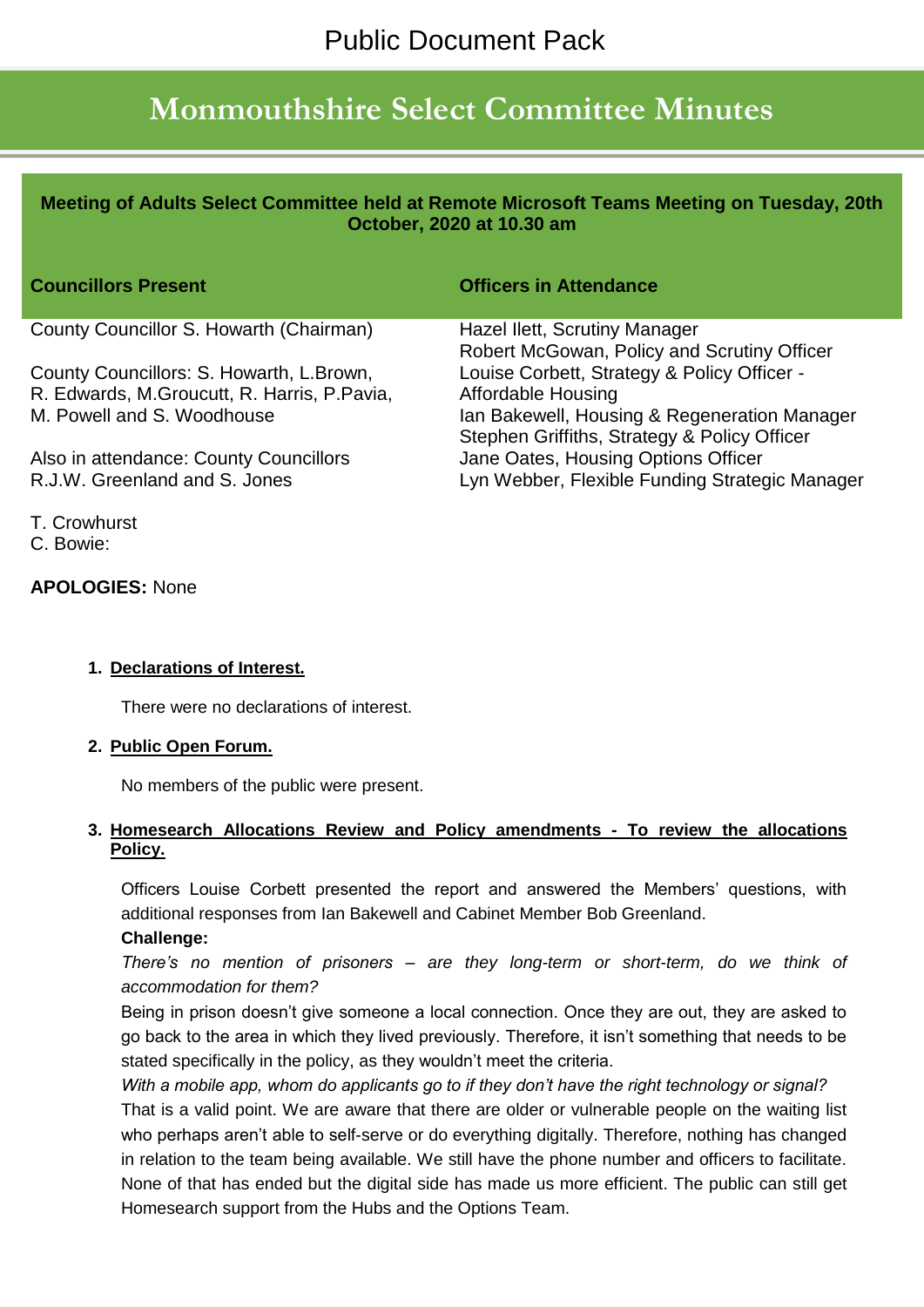

## *It is good to have flexibility, as Covid will create more challenges.*

The key aim of the review was to build flexibility into the policy, and that it was robust and would respond to challenges. We feel that with the proposed amendments we are covered well in these regards.

*Has an Equality Impact Assessment been carried out on the whole policy? What about older people who will not be given a mortgage, as they might not have the years in which to pay it back?*

One was done, and it should be attached to the reports pack online. When it came to looking at capital assets and figures, such as £45,000 per annum for someone to have sufficient means to secure their own accommodation, we looked at a Monmouthshire average for property and rental prices, rather than area-by-area. This is because part of the aim is to simplify the process – we didn't want to be drawn into the differences by individual town. The data led us to propose a sum that is reasonable for someone to be expected to solve their own housing issue, especially as purchasing might not be the right avenue, but the private renters' sector could be. However, the difficulty of purchasing a property outright for older people, given the time required to pay off a mortgage, is noted.

*What are the implications of the point scoring system?*

It is a needs-based system. If someone were fit and healthy, and had capital assets, we would say that they have sufficient financial resources, and they would be placed in the lowest band (5). But if someone has a welfare need or a medical issue, the flexibility built into the policy now allows a little discretion whereby those cases can be considered, taking into account the person's capital assets, with the medical issue giving them a higher banding. Other considerations included in the process would be their age, where they are living, etc.

*Do the proposals link with those for Future Wales, the national plan for 2040? This says there should be 45% social housing, but in recent years we have only built 18-19%.*

Councillor Greenland: We are in the middle of the process of formulating a new Local Development Plan now, which is the means by which new housing is delivered. Unfortunately, our plans have been much delayed by the pandemic. The problem we always have in Monmouthshire is that developers want to build large, 4-bedroom houses. We have to build in policies in the future that give us much more control over what is built. We have a problem in meeting the Welsh Government's 45-55 split, because it is impossible to get a commercial developer to deliver that level of social housing. The level we have built is indeed disappointing – we had ideas of getting to 30% social housing. When a developer looks at a site, they will then negotiate with a local authority, and say they can't build a certain amount. The site then either stays vacant or we negotiate whatever we can in terms of social housing. That's no longer going to be the case because we have worked with Melin and Monmouthshire Housing, and I'm sure that in the future we will be able to achieve the level of affordable housing needed, particularly concerning land owned by Monmouthshire County Council.

Unfortunately, in considering the LDP and which sites to take forward, preference cannot be given to sites owned by the County Council. Sites have to be considered purely on their individual merits. The situation is therefore a difficult one, and not helped by the fact that in the National Development Framework, Welsh Government believes that housing should be near the Metro and up in the valleys. Nevertheless, in formulating the new LDP Planning officers will certainly look at how we can deliver the level of social housing that we know is needed.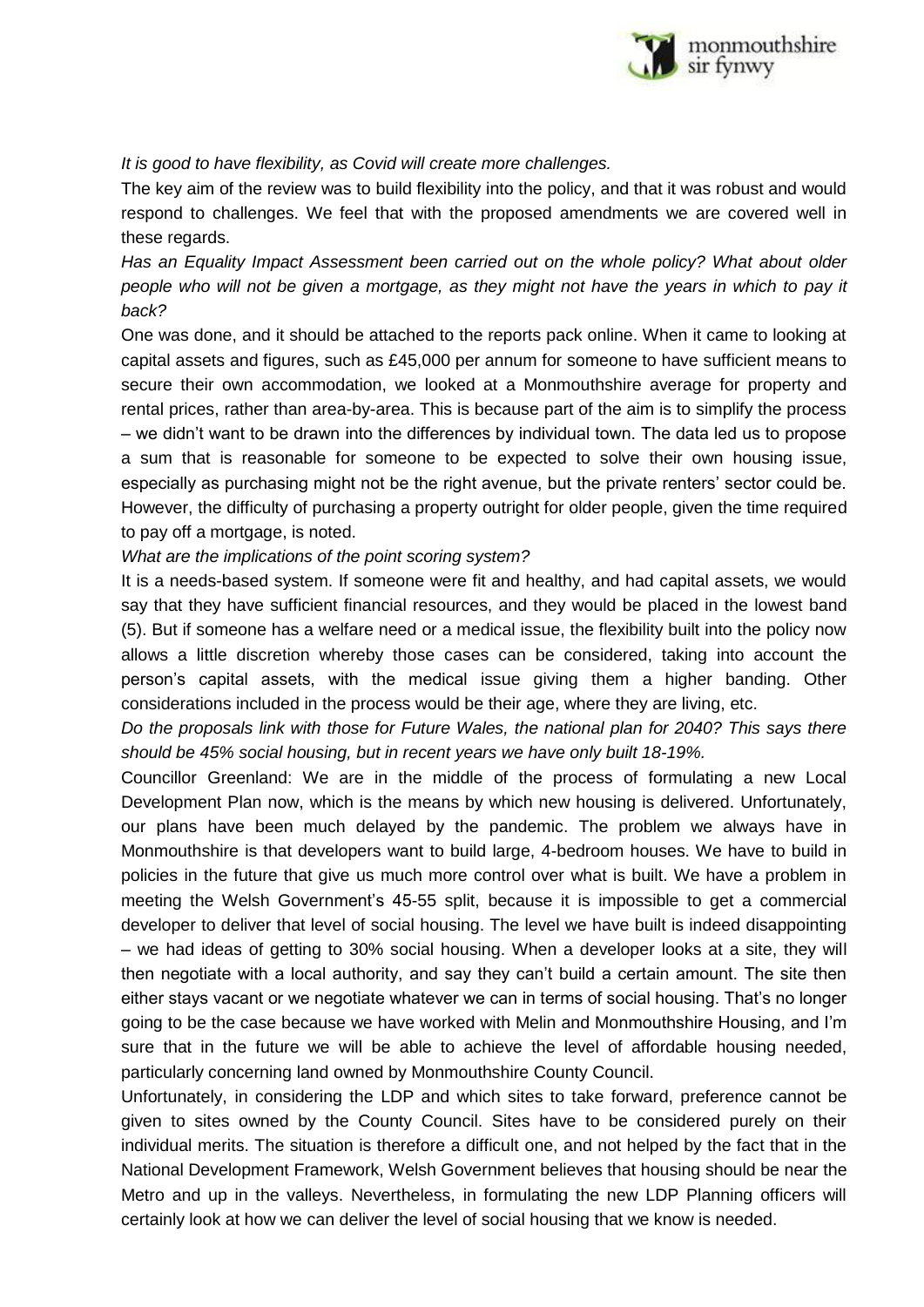

## *Has consideration also been given to Care leavers?*

Care leavers are awarded High Priority need, and always have been. We have really good links with Social Services, and we are trying to do even more work with them now. As soon as a young person is ready to leave foster care, support is given in terms of their housing, and their having a priority status in order to move on quickly through the system to permanent housing.

*Should the policy include medical need, either physical or mental?*

Medical need is addressed. We look at people's mental and physical conditions. There is a medical questionnaire to fill out if a person declares a medical condition, and we ask for doctor's information. In cases of a physical disability, an Occupation Therapist will look at the case and make recommendations in terms of housing and the level of need.

*It's not clear how the banding process reflects mental and physical needs.*

It will depend on the level of their need. When someone applies, they will be asked if they have a physical disability or issue, and we will ask for information from doctors or anyone supporting them in that regard. Based on the combined information, an assessment is made as to whether the person is high, medium or low need, as medical need will only be taken into consideration if their current living conditions are unsuitable or making that medical need worse. If where they currently live is suitable for their medical need then they will receive a low banding, but if they need to be rehoused on medical grounds, then whether they are low, medium or high will depend on the severity of their condition. But that is determined on a case-by-case basis.

*Is there a right to appeal on decisions?*

Yes, any element of the decision process is open to review, so the person would simply need to contact the team.

*Could the point about prisoners be clarified, regarding residents of Monmouthshire who have been incarcerated outside the county?*

If a Monmouthshire resident were in prison outside the county it wouldn't entitle them to any housing status in the local authority where they were imprisoned – they would be referred back to Monmouthshire. We have local connection criteria, with 5 years of residence being the standard that we look at, but there is discretion e.g. if someone applied after a long time in prison, we would look at their address history prior to going in.

*What should someone do in the situation of the person at the bottom of the list?*

It is very difficult when developing a policy and procedure to get every circumstance correct. There is flexibility in the policy to give discretion as and when it is needed. We have responded to the query regarding the individual, and the policy will support them. As the policy moves along we can look at particular cases, and make changes where we can. The team would welcome liaising with Tony Crowhurst about any aspect of the policy, on an ongoing basis as a Critical Friend.

#### **Chair's Summary:**

The officers have agreed to check the banding process in relation to mental and physical needs and provide clarification in the final policy as needed, and check if the point relating to family members living in the community for 5 years needs to be clarified on p13 of the Appendix.

Councillor Harris suggested that perhaps we should be stronger in dealing with developers when they refuse to include the level of social housing that we require, but noted that the developers have a strong hand, and therefore backing should be sought from Welsh Government. Councillor Edwards observed, regarding the revision of the LDP and consideration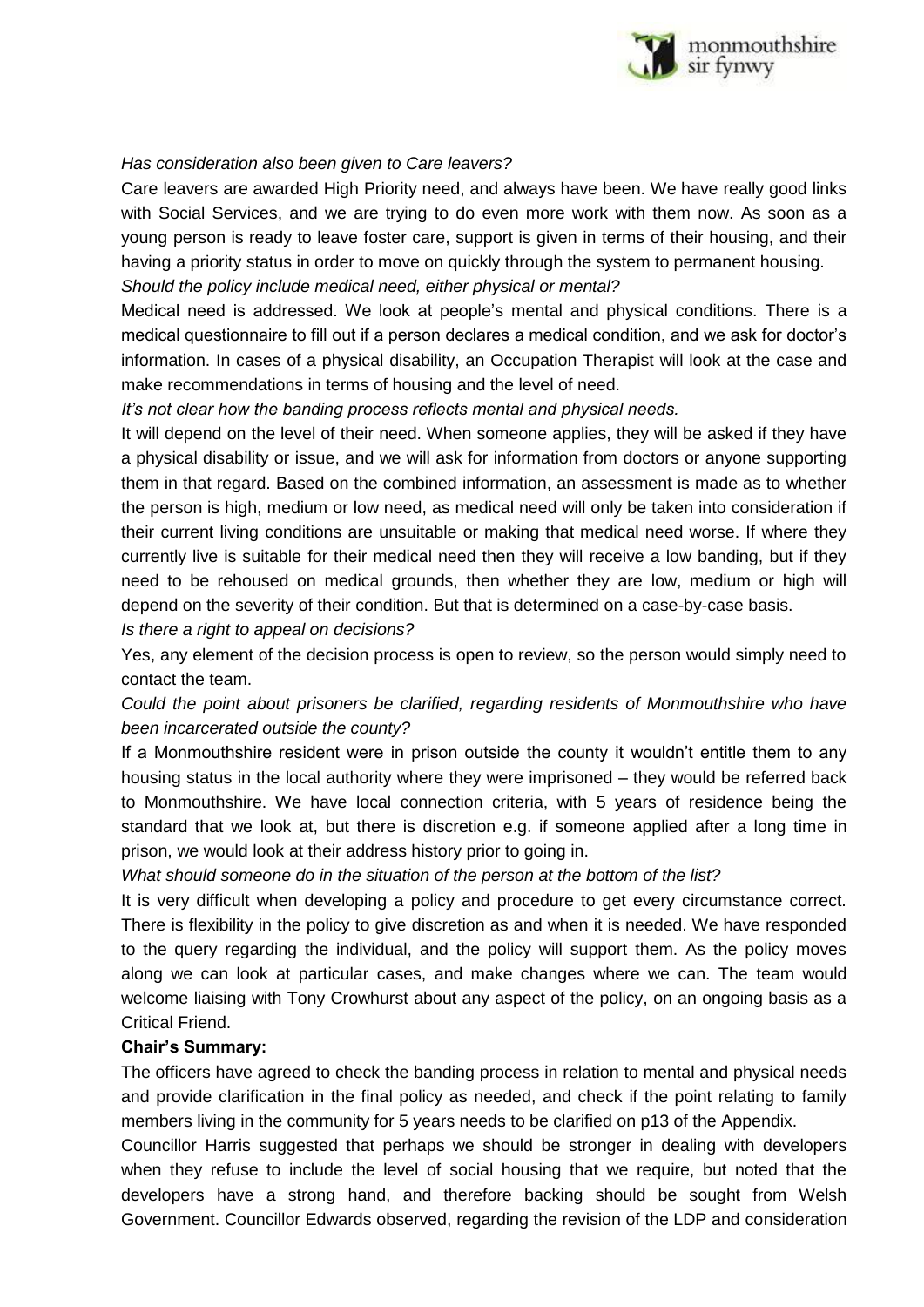

of elderly residents, that the county doesn't build enough bungalows and housing of a size that can accommodate a wheelchair, or a second bedroom for a carer, should one need to stay with the resident.

Tony Crowhurst queried the point about disabled people applying for private rental accommodation, noting that this has been a problem for many years. He described the case of an individual who has been sofa surfing for 18 months who has had an assessment done that supports her disability claim, yet remains at the bottom of the list. She lives in Caldicot but the closest place that could be found that suits her needs is in the Forest of Dean, 45 minutes from her circle of support. He questioned the concept of making an average across Monmouthshire, given its variety, rather than focussing on individual circumstances, and asked where in the document the Points system is explained. Councillor Greenland stated that he will take up Mr Crowhurst's comments with officers.

The policy has been very helpful for Councillors to explain to residents the reasons behind applicants being given the properties they have. We aren't going to please everyone but we are making good progress, and hopefully we can get as close as possible. The committee is happy for the recommendations to go to Cabinet.

## **4. Homeless Briefing Report and Emerging Proposals for Future Delivery of Homelessness.**

Officer Ian Bakewell delivered the report. Cabinet Member Bob Greenland added the following comments:

The amount of work performed by the team is enormous and their commitment to homelessness is unwavering. Officer Bakewell has given Councillor Jones and me regular updates, which we have passed on to Cabinet, and he has attended informal Cabinet meetings. The situation has been worsened by the pandemic. Early on, Minister Julie James gave money, for which we are very grateful, for taking people off the streets. As infection rates grew in the spring, people who had been sofa surfing presented as homeless overnight, as they could no longer stay where they were. We anticipate big problems this autumn and winter. There are no easy answers, as the Council currently has huge draws on its limited resources. We do recognise as a priority the issues faced by this area of council work, in particular. We will do everything we can to achieve what is needed.

Officer Bakewell answered the Members' questions, with additional comments from Lyn Webber:

# **Challenge:**

# *What is the approximate cost for a pod?*

They cannot be bought outright – there's a rental charge of around £120-150 a month. They are delivered on the back of a lorry, and are fairly easy to install. We have always balked at their use, and we don't really have anywhere suitable for them. Their use would be a last resort, as an interim measure to empty Monmouth market hall and provide accommodation until something suitable was found.

*Is there anything that can be done to persuade banks and building societies to be more lenient for those hit by the pandemic now, so that they don't become homeless?*

This is an area in which we need to invest. If people come through with those circumstances, then we need to do everything we can to support them; part of that would be to engage with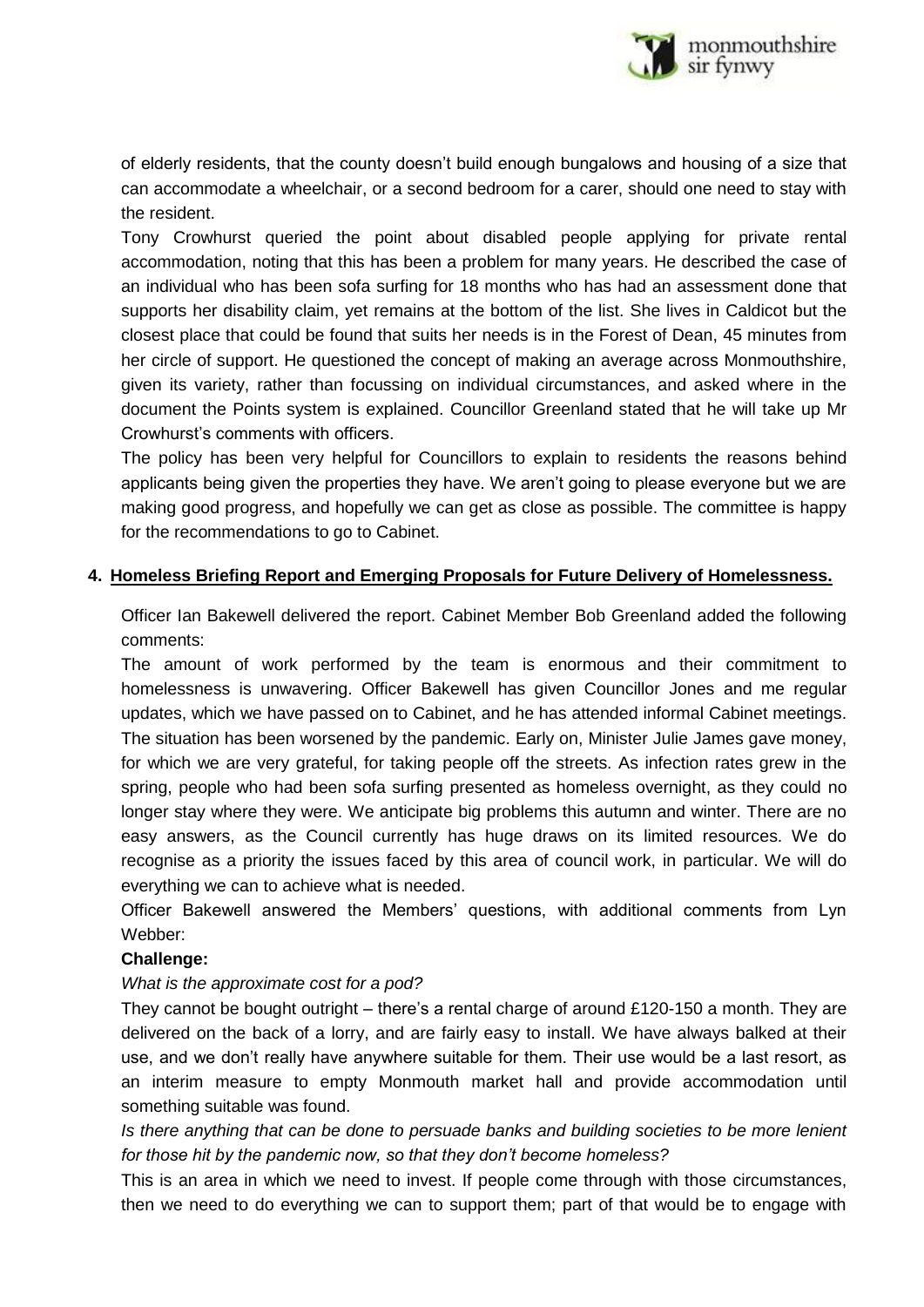

banks and building societies, and support the people with their potential debts. There are a few schemes to note coming out of Welsh Government, though they will be loans with a 1% interest rate. Another dimension of that is the Council's housing support arrangements: they will work very closely with people in those circumstances as well.

Because of the new guidance that has come from Welsh Government, at the start of the pandemic the teams realigned services to support those in temporary accommodation. We have had support from Monmouthshire Housing and worked to ensure that those in temporary accommodation are supported where appropriate. Realigning the services has been stressful given the existing caseloads, but the teams have done very well. We hope to make that situation a permanent one. It is difficult because we have to comply with the terms and conditions of the Housing Support grant, in which there is a requirement on us to do preventative work, supporting domestic violence and abuse victims, older people, etc. It is a fine balancing act.

*What support do you get from the Gwent Drug and Alcohol Service? Or from the Health Board? Have grants from the Police and Crime Commissioner been explored?*

At the beginning of Covid, our arrangements with GDAS were probably not as they should be. We have been working closely with them around their existing provision, but that doesn't have capacity for the number of people that we now know need support. But we have secured funding from Welsh Government until April for a dedicated GDAS worker who will focus on our B&Bs and temporary accommodation. Other authorities are having similar problems. The conversation has started about a Gwent project – the need for it is well understood.

*Because of the change in Welsh Government policy, do they not want night shelters or is it that they are no longer needed?*

We want to end night shelters, as they aren't appropriate accommodation. Welsh Government is certainly against them now, though they are also against pods. They have said again today that they will not support any night shelters, as they cannot be COVID safe. However, if the situation were to ever demand the use of pods they would consider them. The policy change seems to be here to stay, with Welsh Government moving away from intentional homelessness – anyone needing accommodation will have to be provided with some. Everyone supports this but the resources need to be there.

*Last winter, some local churches provided emergency accommodation – are there any agencies at this time that can offer assistance?*

As a council, we cannot actively use churches, though they are able to provide accommodation independently. The Covid risk assessments that churches need to follow would not allow that going into this winter. There might need to be relaxations in the rules going forward.

*How does washing clothes etc. work with pods?*

There is an example in Newport in which I believe one pod is set up as a separate utility pod.

*Is GDAS able to undertake tests for Hep C, for example?*

GDAS is able to undertake Blood Borne Viruses (BBV) tests that would cover HepC. They are also undertaking Harm Reduction Work with clients where needed. We haven't been informed that these tests are not able to be completed during the COVID period. ABUHB sits on the Area Planning Board and their respective Commissioning Board.

*Are BBV nurses able to support GDAS in their commissioned work on the frontline or have they/are they being drawn elsewhere because of COVID pressures?*